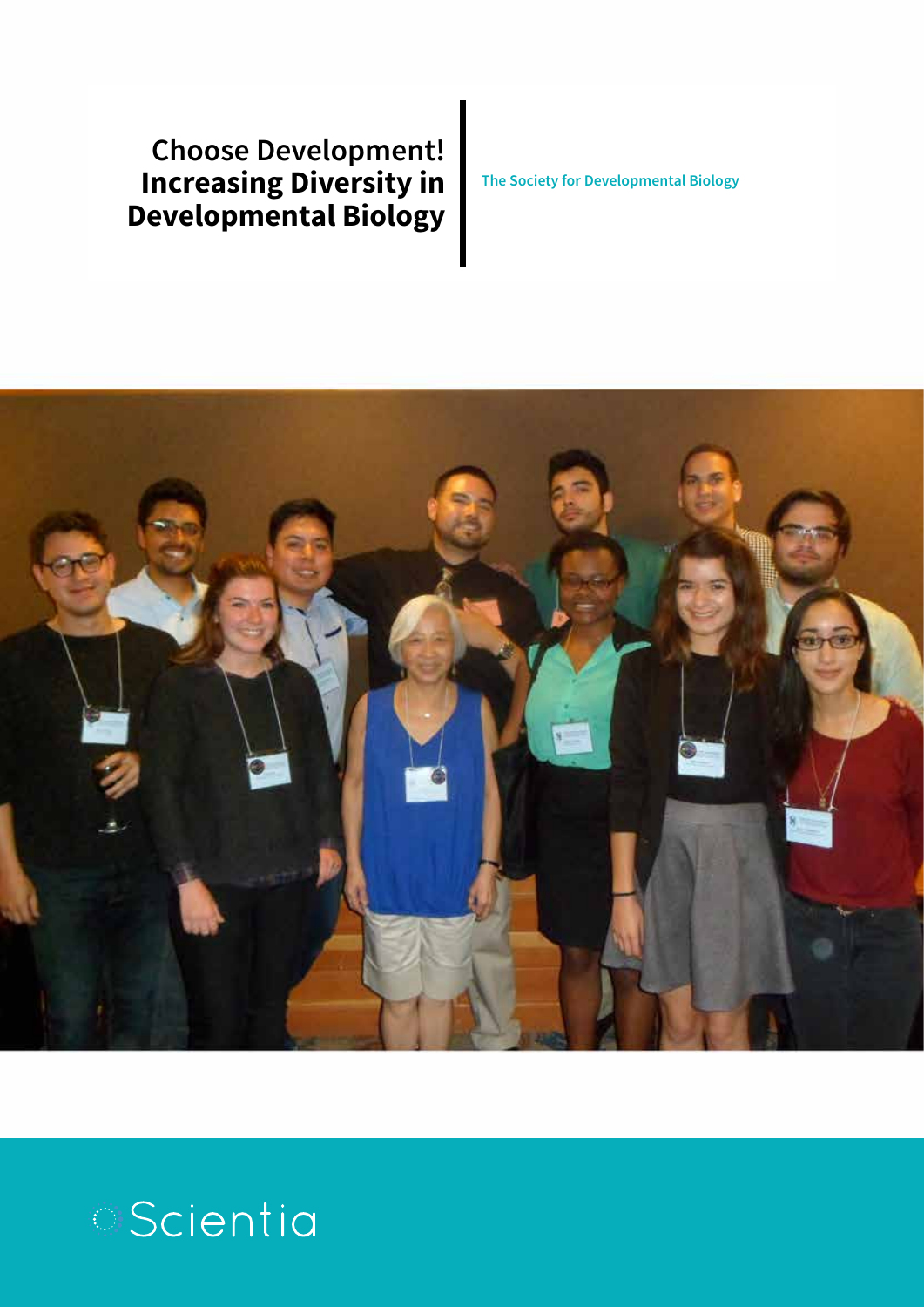#### **Lack of diversity in science**

A 2011 report published by the National Academy of Sciences, National Academy of Engineering and the Institute of Medicine highlighted the lack of diversity in Science, Technology, Engineering and Maths (STEM) disciplines. Under-represented minorities (URMs), including African-Americans, Hispanics/Latinos and Native Americans, hold only about 6% of STEM-orientated jobs, despite making up 29% of the US population (1). One of the major issues is the lack of URMs completing university education – URMs make up 33% of all secondary graduates, yet this drops to 26% when considering students enrolled in undergraduate courses, and worse, 18% when considering students that complete STEM-oriented degrees.

One of the main reasons cited for the low number of STEM graduates is that URM students fail to see themselves as successful scientists, due to insufficient mentoring, peer support, and a lack of role models and support from their community (2). This highlights a self-defeating cycle, whereby the low percentage of URMs in the STEM workforce discourages further URMs from studying STEM subjects. However, URMs represent a massive untapped talent pool for future scientists. In addition, multiple studies have shown that increased employee diversity is associated with increased creativity and productivity (3). The demographics also predict a significant increase in URMs in the US population in the near future.

#### **Three developmental biologists tackling the problem**

Drs Graciela Unguez, Ida Chow and Karen Bennett are a trio of scientists with backgrounds in developmental biology. When asked what drew each of them to the field of development, Dr Unguez responds that 'the well-known capability of all organisms – plant and animals – to modify their cells, tissues and organs in order to better adapt to changes in environmental conditions has been, to me, the most exciting developmental process of a fully "differentiated organism"'. Similarly, the big question that drew Ida Chow to developmental biology was 'how does one cell, the fertilized egg of all organisms differentiate and develop into such complex and beautiful structures?'. Dr Bennett tells us that the application of developmental biology to medical therapy is what drew her to the field: 'I was attracted by and am still extraordinarily proud of the exciting future of our field in terms of stem cell research, disease remediation, and understanding the process of life'.

In addition to their research contribution to the field, the trio also has a strong background in outreach, owing to their involvement with the Society for Developmental Biology (SDB). Dr Chow has been involved in multiple National Science Foundation (NSF) funded collaborations between the SDB and the Latin American Society for Developmental Biology. All three are also part of the SDB Professional Development and Education Committee,



## **CHOOSE DEVELOPMENT! INCREASING DIVERSITY IN DEVELOPMENTAL BIOLOGY**

**The Society for Developmental Biology is successfully increasing the diversity of undergraduates wishing to pursue careers in developmental biology through a programme called Choose Development!**

> which has developed initiatives such as the Boot Camp programme to provide important skills to early-career scientists (4).

A few years ago, the team recognised the lack of diversity within their own organisation (as in many other US science organisations) – URMs made up only about 10% of the Society, compared to 29% of the US population. They also knew that typical programmes targeted at URMs in the past have been slow in impacting the demographics (despite high initial participation) because these opportunities largely depend on very short-term exposure to the sciences. As Dr Chow describes: 'It has been known and documented that students from currently under-represented minority and under-served populations, students with disabilities (visible and invisible) and from economically disadvantaged communities need continued mentoring and for longer periods, to encourage and cultivate their interest for science and research (2). Unfortunately, most of the existing programs for these students are one-time deals, raising their interest but not providing continuity to sustain and increase their participation in science'.

These facts spurred the trio to develop a long-lasting approach to increasing diversity within the Society. Together, the team developed a programme called 'Choose Development!', and secured \$285,000 of NSF funding under the BIO-Integrative Organismal Systems' 'Broadening Participation' initiative (5). 'The two main goals of the programme are to increase the number of URM undergraduates and students with

disabilities entering graduate programs in developmental biology and progressing to independent positions, and to increase and retain the number of SDB members from the URM and persons with disabilities populations by at least 25% of the current figures (72 of 681 survey respondents) by the end of this Choose Development project funding period', Dr Chow tells Scientia.

#### **Bringing innovation to URM-targeted programmes**

The Choose Development! programme brings a fresh approach to increasing URM representation in science. The programme scouts for talented URMs in their undergraduate studies, and brings them under the wing of enthusiastic mentors from the SDB – talented scientists who can offer inspiring environments to learn about science and developmental biology. Moreover, to retain them in the field of developmental biology over the long term, SDB offers Choose Development Fellows the support of a community throughout their university degrees and beyond.

Once chosen, programme participants (Fellows) do a summer research project with their mentors. The next year they attend the SDB annual meeting to present their

work, develop their professional skills, and build relationships with developmental biologists at all stages of their careers. SDB Fellows are encouraged to do additional summer internships throughout their undergraduate studies. Participants have had the opportunity to work at a number of institutions across the US, including, for example, San Francisco State University, The University of Puerto Rico, Princeton University, the University of Utah, New York University and Memorial Sloan Kettering Cancer Centre. In addition, a fortuitous partnership between SDB and the historic Embryology Course at the Marine Biological Laboratory in Woods Hole, Massachusetts has enabled two Fellows per year to spend one week at the course expanding their knowledge of developmental biology experimental techniques and diverse embryonic systems.

The integration of participants into the SDB community gives them a strong identity and sense of belonging within the Society and sets them up for their careers in science. As Dr Bennett describes: 'SDB Fellows, as our selected students are called, do more than summer lab work; they are recognized and have an identity in our Society and throughout the field of developmental biology. Along with working in the laboratories of successful scientists during several summers, each Fellow is

brought to the annual meeting with one of their mentors, is highlighted throughout the meeting with videos of their work, and is received both at an SDB Board reception and at the Awards Banquet. In the past three years our SDB Fellows have bonded with one another throughout the meetings and through social media, and have been extraordinarily successful in being accepted into prestigious graduate programmes'. The benefits of the programme work in many

ways. Not only do the Choose Development! Fellows benefit, but their mentors also gain valuable skills. Along with the mentoring provided by the lab head, the SDB Fellows are also assisted by a designated lab mentor. As Dr Chow describes: 'Our multilevel mentoring has not only helped the students, but also provided learning and training experience for the laboratory mentors, mostly postdoc fellows who will one day have their own labs and will need to mentor students'. The programme provides mentors with a 2-day workshop, and continual assistance from 'Master' mentors. The trio also hope that the programme will help translate science to communities, as their participants are encouraged to perform outreach activities.

## **'The Choose Development! programme represents a unique approach to recruiting and retaining underrepresented minorities into science careers'**